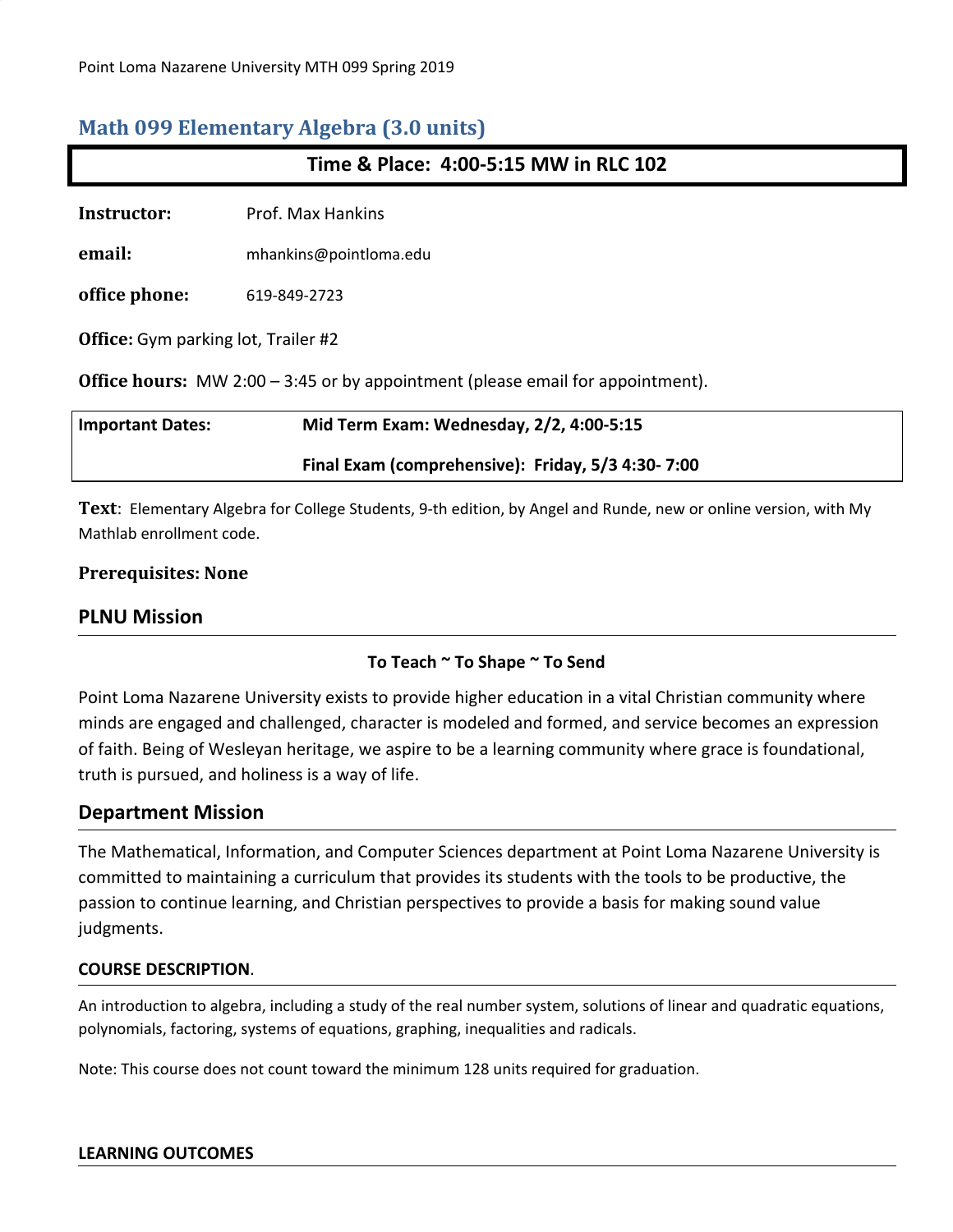Point Loma Nazarene University MTH 099 Spring 2019 The learning outcomes are:

Students will be able to perform basic operations on the real numbers. Students will be able to graph linear equations and inequalities. Students will be able to solve basic polynomials.

#### **COURSE PHILOSOPHY**

Mathematics requires active participation. Participation means: Doing the classwork, doing the homework, providing solutions to problems, sharing ideas with classmates.

#### **ASSESSMENT AND GRADING**

Grades for the course will be based on:

| Mid-term exam              | 30% of the course grade |
|----------------------------|-------------------------|
| Homework                   | 15% of the course grade |
| Classwork                  | 5% of the course grade  |
| Daily Problems             | 5% of the course grade  |
| <b>Review Worksheets</b>   | 5% of the course grade  |
| Final exam (comprehensive) | 40% of the course grade |
| Total:                     | 100%                    |

**Grading Scale:** Approximate minimal percentages required to obtain a given grade are:

#### Grades in percentages

|             | [87.5, 90]   | [77.5, 80]   | [67.5, 70]   | [0,60] |
|-------------|--------------|--------------|--------------|--------|
| [92.5, 100] | [82.5, 87.5] | [72.5, 77.5] | [62.5, 67.5] |        |
| [90, 92.5]  | [80, 82.5]   | [70, 72.5]   | [60, 62.5]   |        |

**Homework (15%):** Homework will be assigned every class meeting. All homework assigned in a week will be due **before 12:00 midnight on the next Monday**. See calendar for exact dates. A homework assignment is late if it is not received at the start of the class on the due date. Homework will be done using the online Mathlab resource. Extra credit opportunities are factored into the homework.

**Classwork (5%):** Classwork will be assigned at each class period. Classwork will be checked for completion but not graded. Incomplete classwork will result in lost points. It is due at the end of class.

**Daily Problems (5%):** Two problems will be assigned from the day's lesson. These problems will be worked together in groups of two or three. There will be time at the end of each lecture to do the problems, and they are due at the end of class. Daily problems will be graded.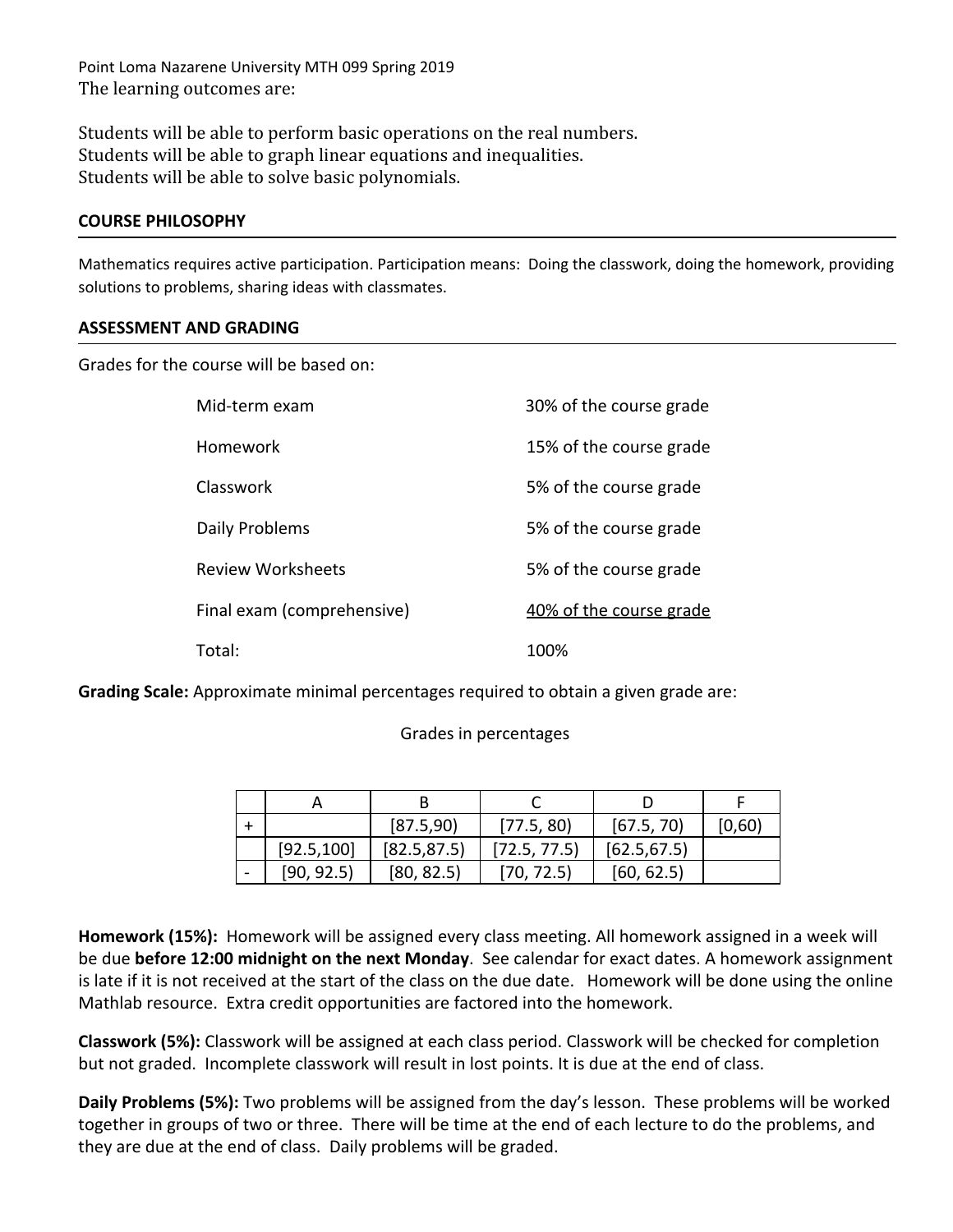Point Loma Nazarene University MTH 099 Spring 2019

**Review Worksheets (5%)** Review worksheets will be distributed a week or more before each exam. They are due on the day of the exam. The review worksheets will be graded.

**Mid-term Exam (30%):** If you do not take the exam you will receive a zero for it. Late exams may be taken only by prior arrangement with me or a well-documented emergency beyond your control. The examination schedule is included in the daily schedule. I do not intend to accept excuses such as poor communication with parents, benefactors, sport team sponsors and/or travel agents.

**Final Exam (40%)**: The final is **comprehensive and is given Friday, May 3, 4:30 to 7:00 pm**. The final exam date and time is set by the university at the beginning of the semester and may not be changed by the instructor.

**Class Enrollment:** It is the student's responsibility to maintain his/her class schedule. Should the need arise to drop this course (personal emergencies, poor performance, etc.), the student has the responsibility to follow through (provided the drop date meets the stated calendar deadline established by the university), not the instructor. Simply ceasing to attend this course or failing to follow through to arrange for a change of registration (drop/add) may easily result in a grade of F on the official transcript.

**Side Note:** Turn off any cell phone, pager or things that make noise while you are in class. Also, do not text or work on other classes while in class -to do so is disrespectful to your classmates and me. You may be asked to leave the class for such behavior, resulting in an absence.

### **General Advice:**

You learn mathematics by doing it yourself. You should expect to spend approximately two hours outside of class for every one hour in class working on homework and going over concepts. When doing homework, please note it is normal to not be able to do every problem correct on the first attempt. Do not be discouraged, instead seek help. When doing the homework on Mathlab, you should work the problem on paper first to minimize lost points. Don't just guess at the answers; instead work the problems out carefully and then select the correct answer.

Sources of Help:

- 1. Me. If you have questions, ask me. See my office hours or email [mhankins@pointloma.edu](mailto:mhankins@pointloma.edu)
- 2. Other classmates. Form study groups! Work together!
- 3. The MLC (in Rohr science room 230)- schedule posted outside the room.

# **University Policies:**

## **FINAL EXAMINATION POLICY**

The final exam date and time is set by the university at the beginning of the semester and may not be changed by the instructor. This schedule can be found on the university website and in the course calendar. No requests for early examinations will be approved. Only in the case that a student is required to take three exams during the same day of finals week, is an instructor authorized to consider changing the exam date and time for that particular student.

#### **PLNU COPYRIGHT POLICY**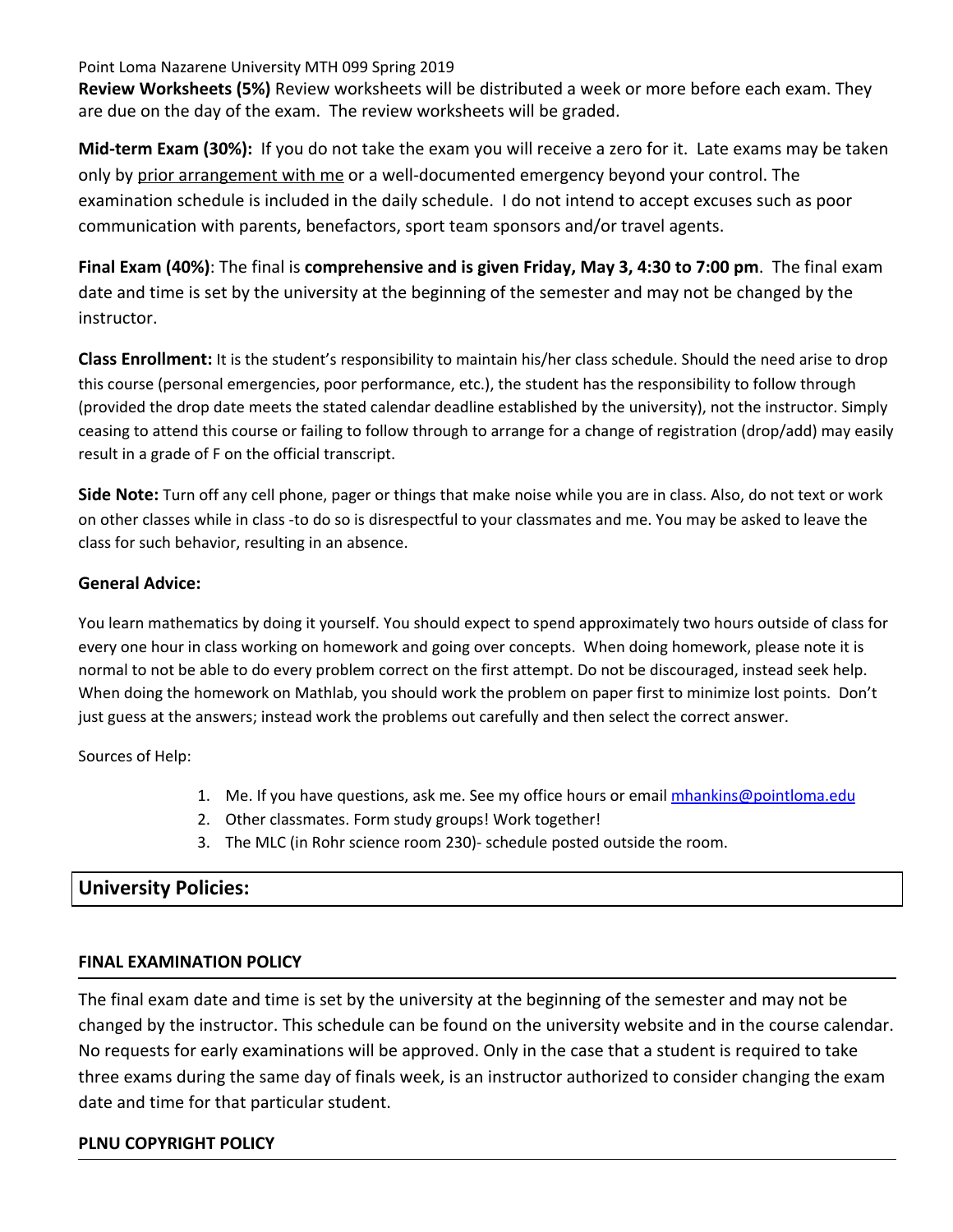Point Loma Nazarene University MTH 099 Spring 2019

Point Loma Nazarene University, as a non-profit educational institution, is entitled by law to use materials protected by the US Copyright Act for classroom education. Any use of those materials outside the class may violate the law.

# **Credit Hour**

In the interest of providing sufficient time to accomplish the stated course learning outcomes, this class meets the PLNU credit hour policy for a 3-unit class delivered over 15 weeks. Specific details about how the class meets the credit hour requirements can be provided upon request.

## **PLNU ACADEMIC HONESTY POLICY**

Students should demonstrate academic honesty by doing original work and by giving appropriate credit to the ideas of others. Academic dishonesty is the act of presenting information, ideas, and/or concepts as one's own when in reality they are the results of another person's creativity and effort. A faculty member who believes a situation involving academic dishonesty has been detected may assign a failing grade for that assignment or examination, or, depending on the seriousness of the offense, for the course. Faculty should follow and students may appeal using the procedure in the university Catalog. See [http://catalog.pointloma.edu/content.php?catoid=24&navoid=1581#Academic\\_Honesty](http://catalog.pointloma.edu/content.php?catoid=24&navoid=1581#Academic_Honesty) for definitions of kinds of academic dishonesty and for further policy information.

## **PLNU ACADEMIC ACCOMMODATIONS POLICY**

## **Academic Accommodations:**

# **Academic Accommodations:**

**While all students are expected to meet the minimum standards for completion of this course as established by the instructor, students with disabilities may require academic adjustments, modifications or auxiliary aids/services. At Point Loma Nazarene University (PLNU), these students are requested to register with the Disability Resource Center (DRC), located in the Bond Academic Center. (DRC@pointloma.edu or 619-849-2486). The DRC's policies and procedures for assisting such students in the development of an appropriate academic adjustment plan (AP) allows PLNU to comply with Section 504 of the Rehabilitation Act and the Americans with Disabilities Act. Section 504 (a) prohibits discrimination against students with special needs and guarantees all qualified students equal access to and benefits of PLNU programs and activities. After the student files the required documentation, the DRC, in conjunction with the student, will develop an AP to meet that student's specific learning needs. The DRC will thereafter email the student's AP to all faculty who teach courses in which the student is enrolled each semester. The AP must be implemented in all such courses.**

If students do not wish to avail themselves of some or all of the elements of their AP in a particular **course, it is the responsibility of those students to notify their professor in that course. PLNU highly recommends that DRC students speak with their professors during the first two weeks of each** semester about the applicability of their AP in that particular course and/or if they do not desire to **take advantage of some or all of the elements of their AP in that course.**

## **PLNU ATTENDANCE AND PARTICIPATION POLICY**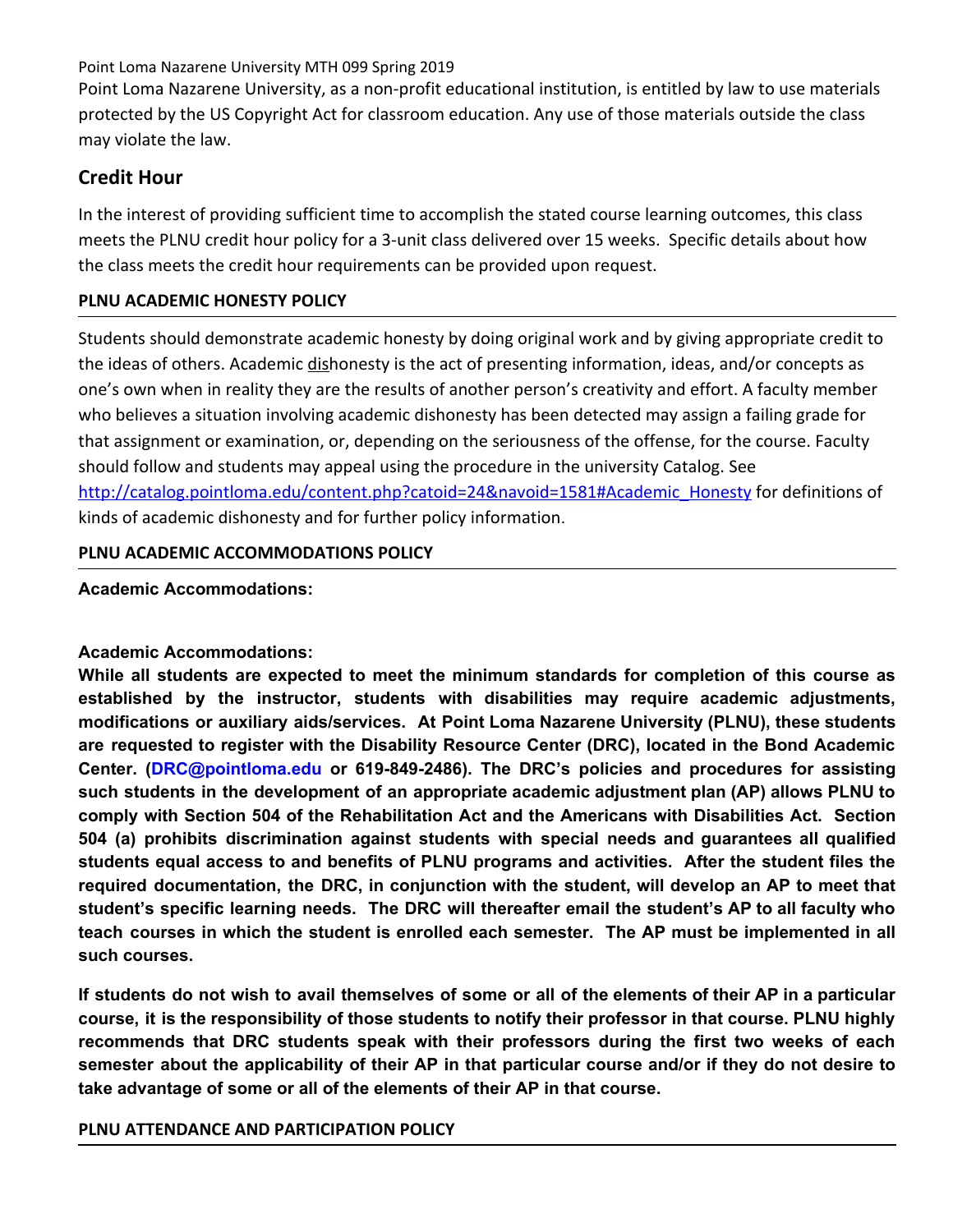Point Loma Nazarene University MTH 099 Spring 2019

Attendance is expected at each class session. In the event of an absence you are responsible for the material covered in class and the assignments given that day.

Regular and punctual attendance at all classes is considered essential to optimum academic achievement. If the student is absent from more than 10 percent of class meetings, the faculty member can file a written report which may result in de-enrollment. If the absences exceed 20 percent, the student may be de-enrolled without notice until the university drop date or, after that date, receive the appropriate grade for their work and participation. See

[http://catalog.pointloma.edu/content.php?catoid=24&navoid=1581#Class\\_Attendance](http://catalog.pointloma.edu/content.php?catoid=24&navoid=1581#Class_Attendance) in the Undergraduate Academic Catalog.

# **Course Schedule**

This schedule is tentative; updates will be posted on the course's canvas site.

| M                 | Τ           | W            | F |
|-------------------|-------------|--------------|---|
|                   | 1/8         | 1/9          |   |
|                   | $1.1 - 1.3$ | $1.3 - 1.5$  |   |
|                   |             |              |   |
| 1/14              |             | 1/16         |   |
| $1.6 - 1.8$       |             | $1.8 - 1.10$ |   |
|                   |             |              |   |
| 1/21              |             | 1/23         |   |
| MLK day, no class |             | $2.1 - 2.2$  |   |
|                   |             |              |   |
| 1/28              |             | 1/30         |   |
| $2.3 - 2.5$       |             | $2.5 - 2.7$  |   |
|                   |             |              |   |
| 2/4               |             | 2/6          |   |
| $3.1 - 3.2$       |             | 3.3, 4.1     |   |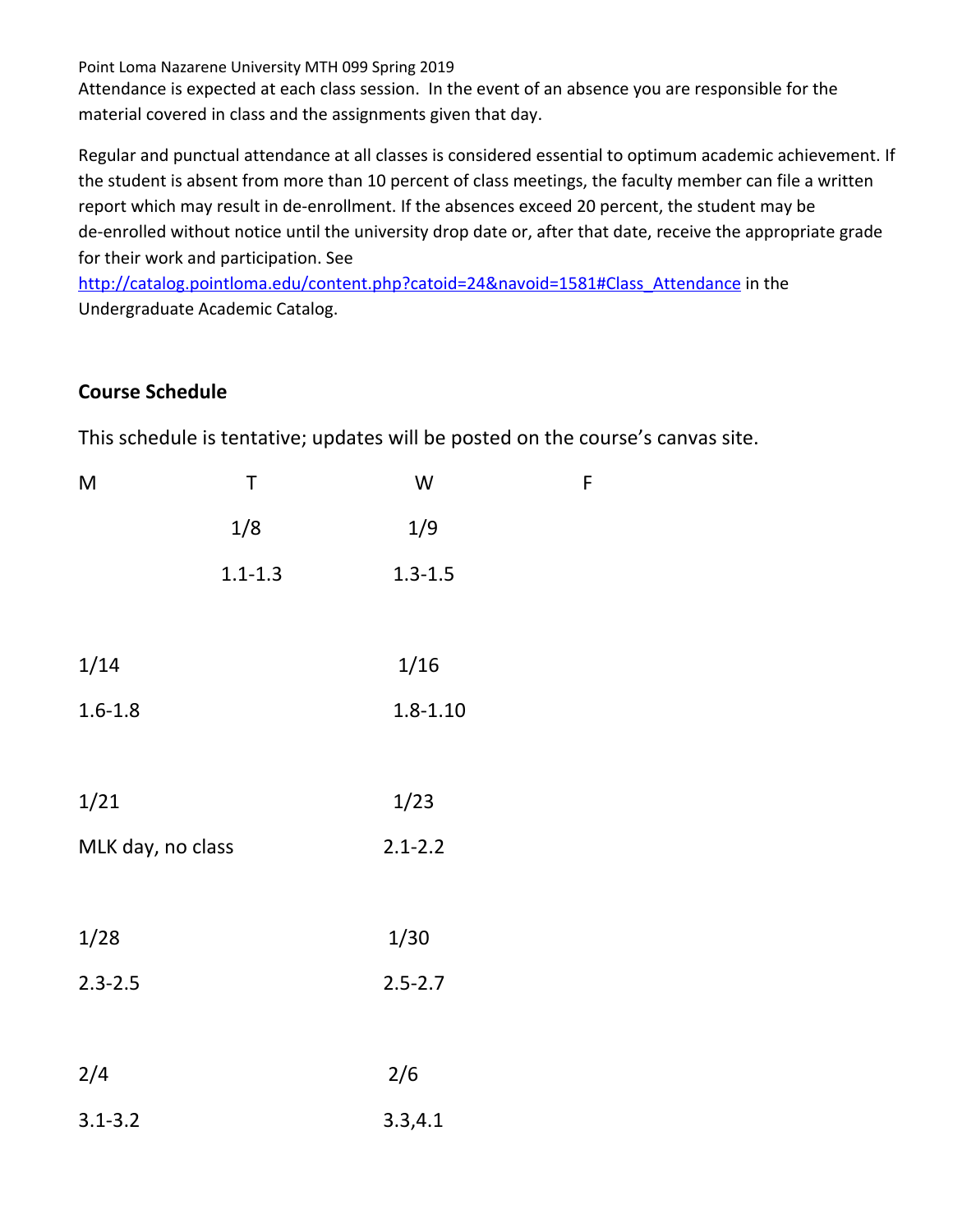| M                | T | W             | F |
|------------------|---|---------------|---|
| 2/11             |   | 2/13          |   |
| $4.2 - 4.4$      |   | $4.4 - 4.6$   |   |
|                  |   |               |   |
| 2/18             |   | 2/20          |   |
| $5.1 - 5.2$      |   | $5.3 - 5.4$   |   |
|                  |   |               |   |
| 2/25             |   | 2/27          |   |
| 5.5, review      |   | Mid Term Exam |   |
|                  |   |               |   |
| 3/4              |   | 3/6           |   |
|                  |   |               |   |
|                  |   |               |   |
| 3/11             |   | 3/13          |   |
| $5.6, 6.1 - 6.2$ |   | $6.2 - 6.4$   |   |
|                  |   |               |   |
| 3/18             |   | 3/20          |   |
| $6.5 - 6.6, 7.1$ |   | $7.1 - 7.3$   |   |
|                  |   |               |   |
| 3/25             |   | 3/27          |   |
| $7.4 - 7.6$      |   | 7.6,8.1       |   |